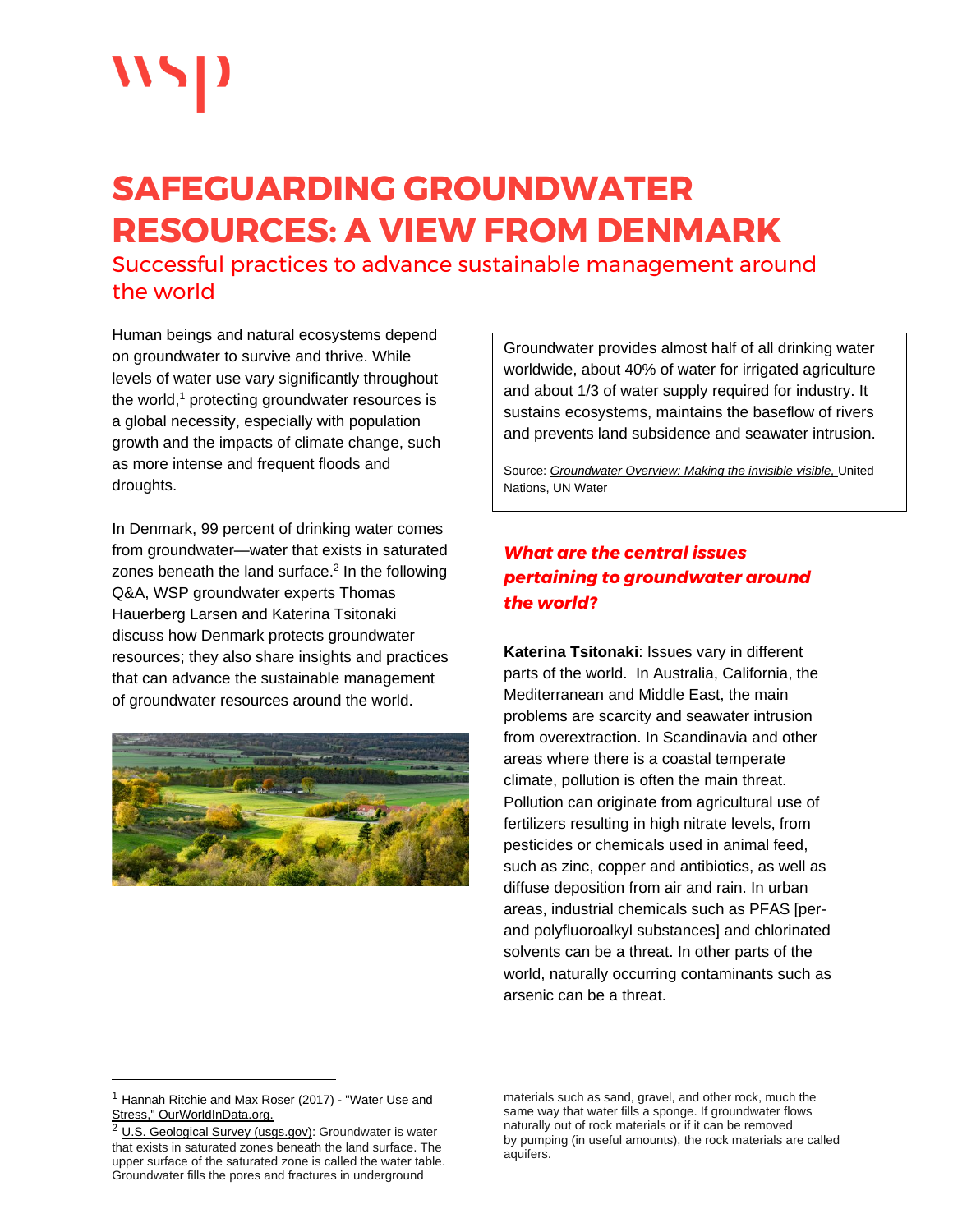Climate change also affects groundwater resources around the globe. In some areas, decreasing rainfall, in combination with higher temperatures leads to a reduced recharge of the resources, and therefore groundwater depletion. In other regions, such as in Denmark, increased rainfall leads to a rise of the groundwater table close to or above the surface, which can be destructive for farmland, and/or the urban environment.

### *How does Denmark protect groundwater resources and maintain quality drinking water?*

**Thomas Hauerberg Larsen**: Denmark is highly dependent on good quality groundwater. According to Danish legislation, drinking water should come from clean groundwater that does not undergo advanced treatment other than simple aeration, pH adjustment (which is rare), and filtration through sand to remove particles and iron minerals.

In order to protect groundwater resources, there are comprehensive technical and regulatory measures in place covering restrictions on the use of fertilizers and pesticides. In addition, municipally regulated groundwater extraction prevents overextraction, and strong prioritization and a proactive approach characterize regional efforts, which are based on established regionwide strategies. For example, regional authorities have the responsibility to find, investigate, risk assess and, if necessary, clean up older brownfield sites that pose a threat to groundwater; sites that do not pose a risk in the immediate future but are deemed to pose a future risk are also included in this effort.

On the national level, a coordinated mapping of groundwater resources and a monitoring system for pollutants in both shallow and deep groundwater, as well as in other water bodies,

shapes a comprehensive approach to protecting the country's water resources.

In addition, taxes on water use and disposal have led to less abstraction of water for industrial use and domestic use. Furthermore, effective monitoring of the water distribution systems leads to a fast detection and reparation of water leakages, and therefore there is little water loss through the system. This has led to almost halving the extracted amount of water since extraction peaked in the late 1970s early 80s.

**Katerina Tsitonaki**: It is also important to point out that Denmark benefits from a culture of trust and knowledge-sharing between consultants and authorities, and even among competitors. The small size of the country [approximately 5.8 million people] means that a lot of professionals within the field of soil and groundwater know each other. Through annual conferences and meetings, many of them organized by the ATV Foundation of Soil and Groundwater, which at present is chaired by WSP, new methods and trends are openly discussed and shared. The common aim is to secure groundwater resources.

Also helpful, the authorities are developmentoriented and eager to try out new methods for site investigation and site clean-up or for groundwater protection. This point is manifested through contributions to technology-development projects and (co)financing university research projects and PhDs. The Danish Regions have sites for the purpose of testing new methods. The Danish EPA [Environmental Protection Agency] offers the opportunity to finance small technology development projects every year. The authorities have high standards regarding documentation that a method works as intended and in the long term.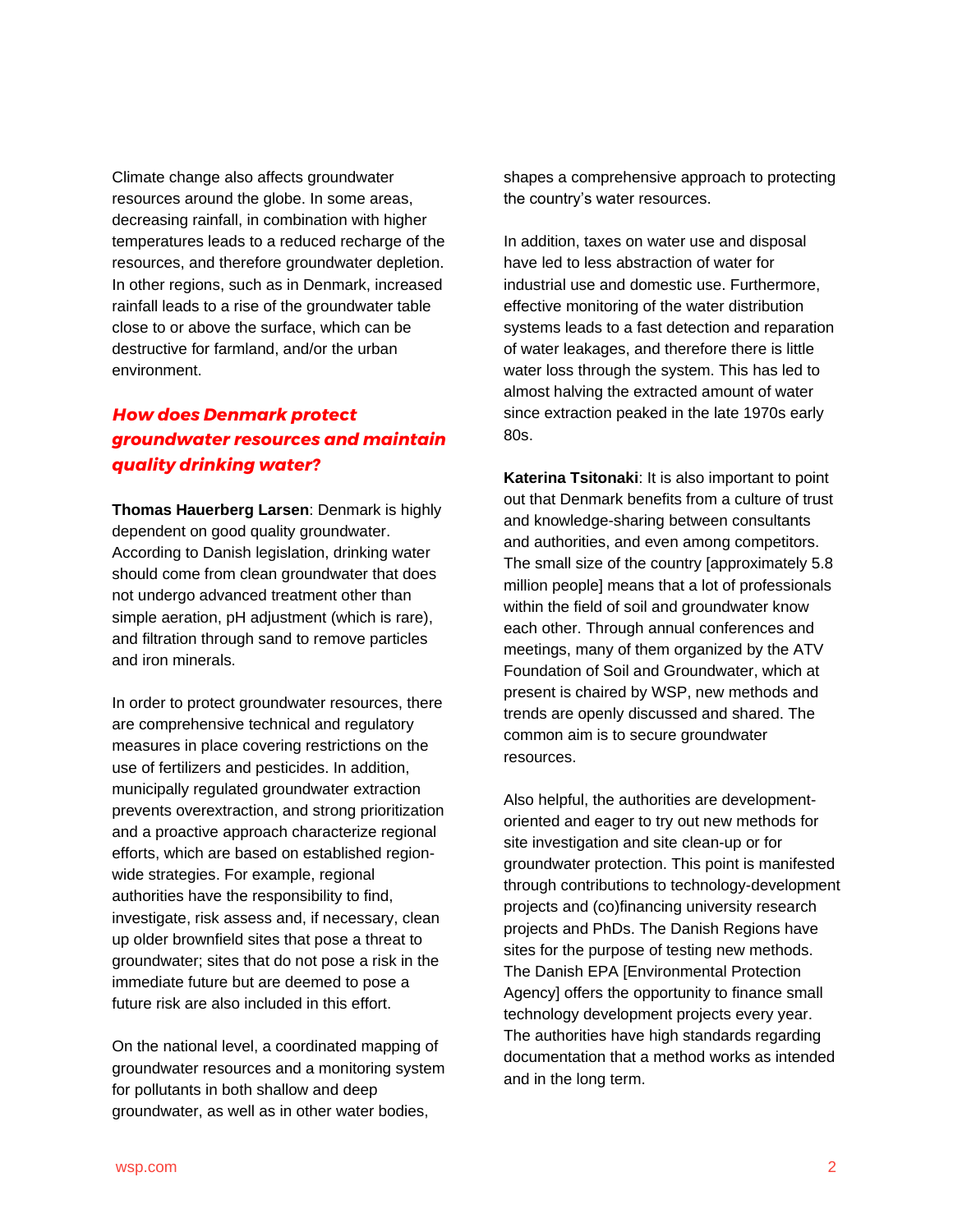# *What are the main challenges associated with groundwater in Denmark?*

**Katerina Tsitonaki**: As the Danish authorities are responsible for more than 35,000 heritage sites, many of which are on top of important groundwater resources, there is a lot of attention to prioritizing which sites should be investigated as well as which sites should be remediated. The latest approach is to prioritize and design remediation efforts based on tolerable mass discharges towards a specific groundwater resource. This is leading to a significant change in acceptable contaminant levels at a contaminated site. Previously to this, any exceedance of the health-based MCLs [maximum contaminant levels], in any type of groundwater, even if it is not meant to be used for drinking water, was considered a problem, and the site would be listed for future clean-up.

In 2020, at least one pesticide component was found in 29 percent of public waterworks wells, and 8.1 percent of the investigated wells had at least one pesticide above the maximum allowed concentration level. It is a huge task to locate the point source and/or the diffuse sources that pose a risk to the groundwater quality. WSP have worked with pesticides on contaminated sites for more than 10 years for the Danish authorities including the Danish EPA.

Nitrate in groundwater is a widespread problem as most of Denmark is agricultural land. Recent studies have raised concern about the effects of elevated nitrate concentrations on health.

If the MCL for nitrate is lowered, it could become difficult to sustain drinking water production from untreated groundwater. Due to intensive agriculture and livestock, a lot of wastewater sludge is spread on the fields. This sludge is high in nutrients, but can also contain hormones, antibiotics and other chemicals which in time can pollute the groundwater resources.

Rising groundwater levels due to climate change is also an issue, for both urban and agricultural areas.

Apart from these challenges, even though there is a centrally coordinated program for the mapping of groundwater resources and a monitoring system for pollutants, many authorities are responsible for maintaining a good groundwater quality. Efforts are sometimes fragmented and uncoordinated. A coordinated national plan for securing good-quality groundwater for future generations in necessary.

# *Can you suggest a few ways to advance the sustainable management of groundwater resources?*

**Thomas Hauerberg Larsen**: To begin, detailed hydrogeological knowledge is critical for managing groundwater resources. Various geophysical methods have been a keystone in mapping Danish groundwater resources. Mapping the groundwater resource provides valuable information for the assessment of quality, quantity and vulnerability of the aquifers. This is essential for planning water abstraction as well as for protecting the resource by controlling future land use on top of important aquifers. Continuously, new methods are being developed dedicated to this task. In 2003, the Danish-developed helicopter-borne SkyTEM system was introduced as a hydrogeological mapping tool and has been intensively used since then. In 2020, WSP was the first company to acquire a tTEM [towed Transient ElectroMagnetic] system, which is the latest developed geophysical tool capable of detailed 3D mapping of the subsurface geology down to 70 meters depth. The system is a product of research at Aarhus University in Denmark, and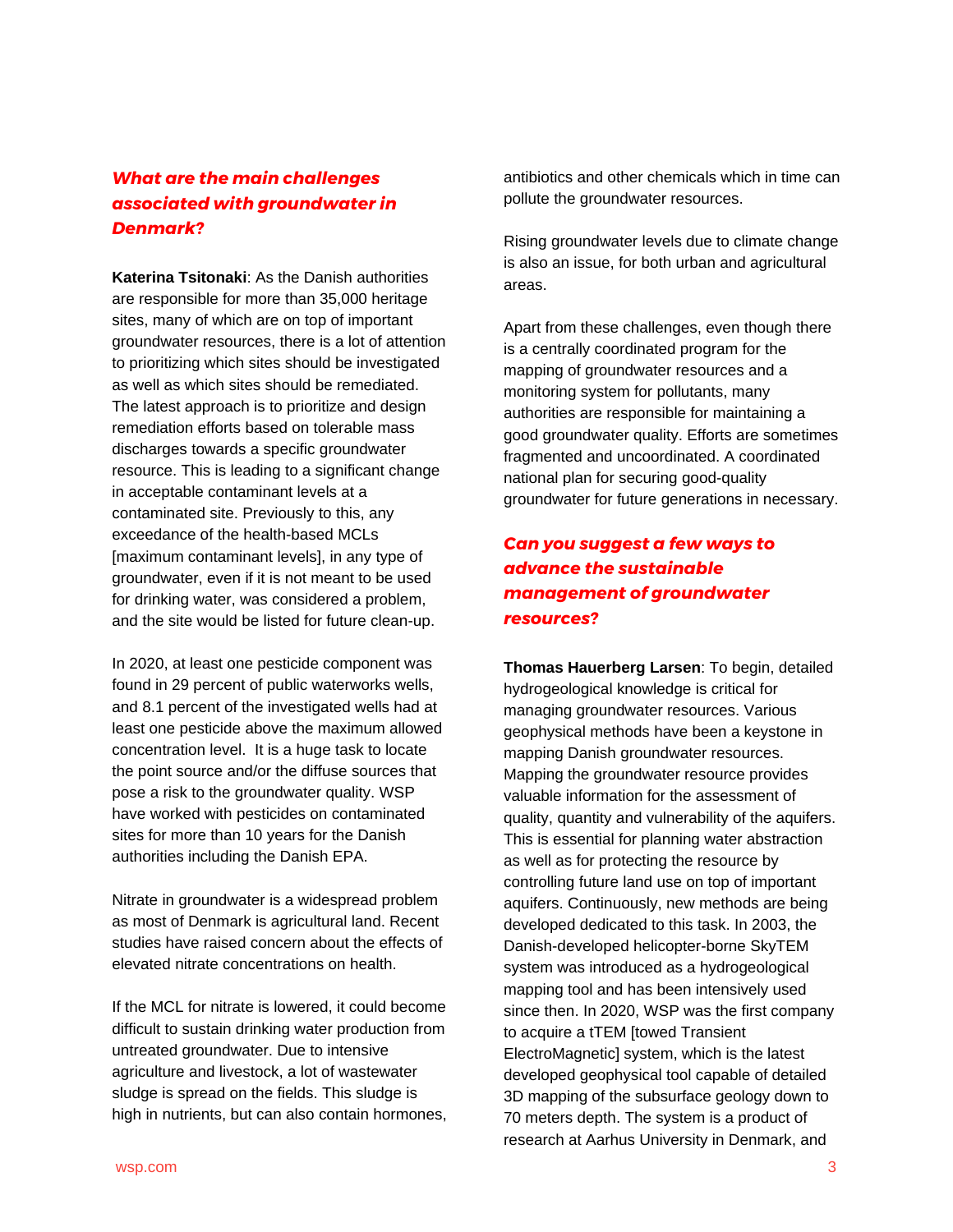at WSP in Denmark there is a small qualified team with the expertise to use this tool.



Figure 1 - 3D visualization of results produced by a survey with the tTEM system. The figure shows variations in subsurface electrical resistivity, which can be interpreted as geological structures. High resistivities are shown as red and purple colors, which correspond to sand-rich deposits, whereas green and blue colors show low resistivity values corresponding to clay-rich layers.

**Katerina Tsitonaki**: It is also necessary to be proactive in the management of groundwater resources. New analytical methods, such as non-target analysis used in monitoring programs, can provide early warnings on future threats from industrial chemicals, pesticides, antibiotics and other dangerous substances.

**Thomas Hauerberg Larsen**: To identify and clean up contaminated sites, an array of remediation technologies can be used, depending on the site. An example is thermal remediation, which we used at the Jonstrup $3$  site recently to remove several hundred kilos of chlorinated solvents, preventing them from reaching the aquifer.

**Katerina Tsitonaki**: Restricting the use of pesticides in areas of high groundwater recharge and improving farming practices are also essential steps to protect groundwater resources. Today, a lot of farmers in Denmark

are applying intelligent pesticide and fertilizer use, based on inputs such as GPS tracking, optical recognition and soil analyses. This measure reflects improvements over traditional practices and can reduce pesticide use.

It is also important to make organic farming attractive. This is partly induced by legislation, consumer demand and demand from some of the large supermarket chains.

#### *Contacts*

Thomas Hauerberg Larsen M.Sc., Ph.D. Chemical Engineering Technical Director, Contaminated Soil and **Groundwater Denmark** 



#### [Thomas.Larsen@wsp.com](mailto:Thomas.Larsen@wsp.com)

Katerina Tsitonaki M.Sc., Ph.D. Environmental Engineering Technical Director, Contaminated Soil and **Groundwater Denmark** 



[Aikaterini.Tsitonaki@wsp.com](mailto:Aikaterini.Tsitonaki@wsp.com)

 $3$  Jonstrup is approximately 38 kilometres/24miles northwest of Copenhagen. For more on thermal remediation: access th[e webinar recording.](https://www.youtube.com/watch?v=iNgKKo4XzYQ&list=PLbETFd8T6RagdHtm5dozGSN2WeWQErSx0&index=24)